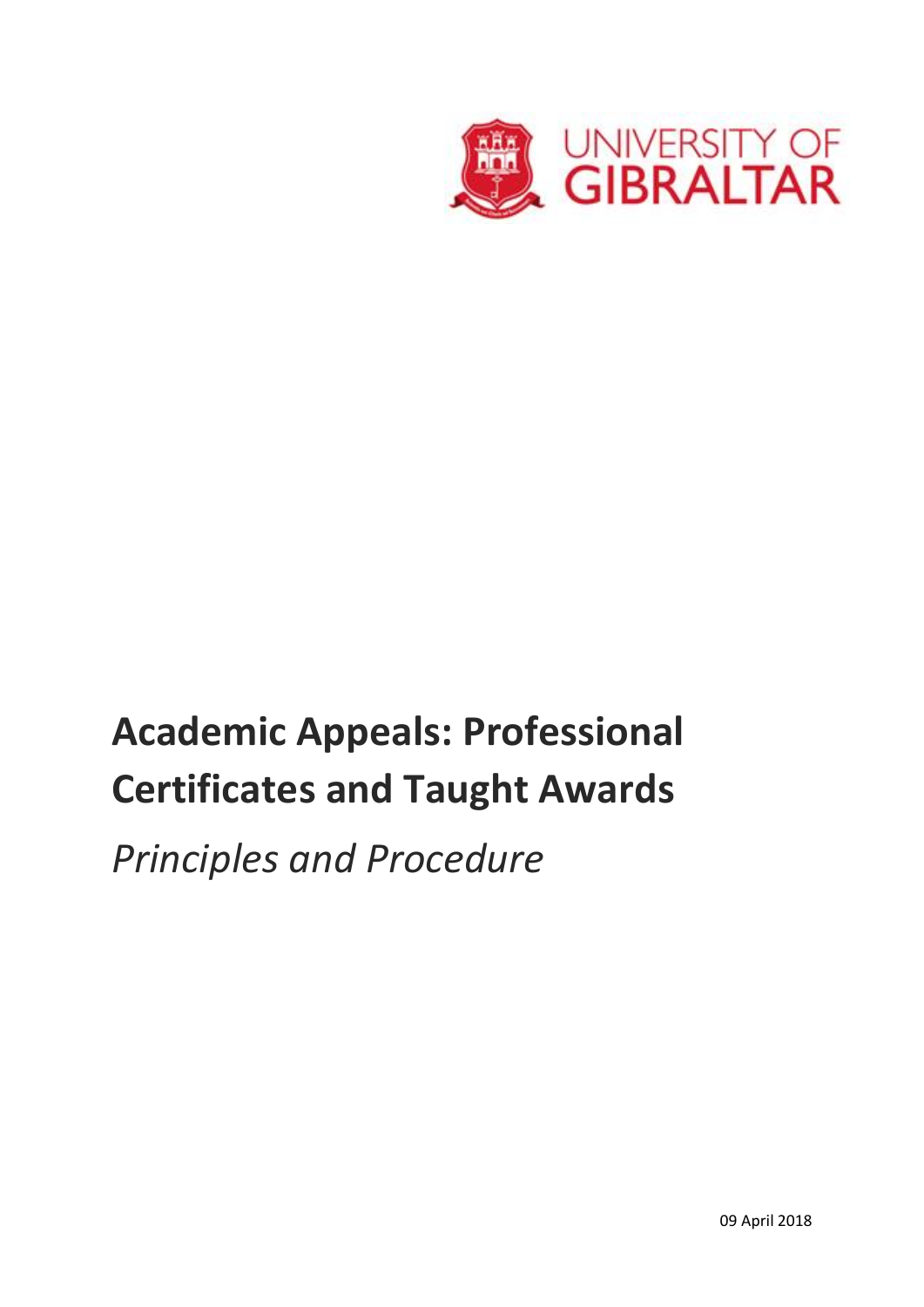# **Contents**

| Introduction              | 3 |
|---------------------------|---|
| Principles                | 3 |
| <b>Grounds for Appeal</b> | 5 |
| Submitting an Appeal      | 5 |
| Investigating an Appeal   | 6 |
| <b>Review Outcomes</b>    | 8 |
| Further Right of Appeal   | 8 |
|                           |   |

# **Appendices**

| Appendix 1: Professional Certificates and Taught Awards - Academic |                 |  |
|--------------------------------------------------------------------|-----------------|--|
| Appeal Proforma                                                    | 10              |  |
| Appendix 2: Process and Procedure Time-Line(s)                     | 12 <sup>°</sup> |  |

| Date approved by Academic Board | September 2016 |
|---------------------------------|----------------|
| Date of (next) review           | August 2018    |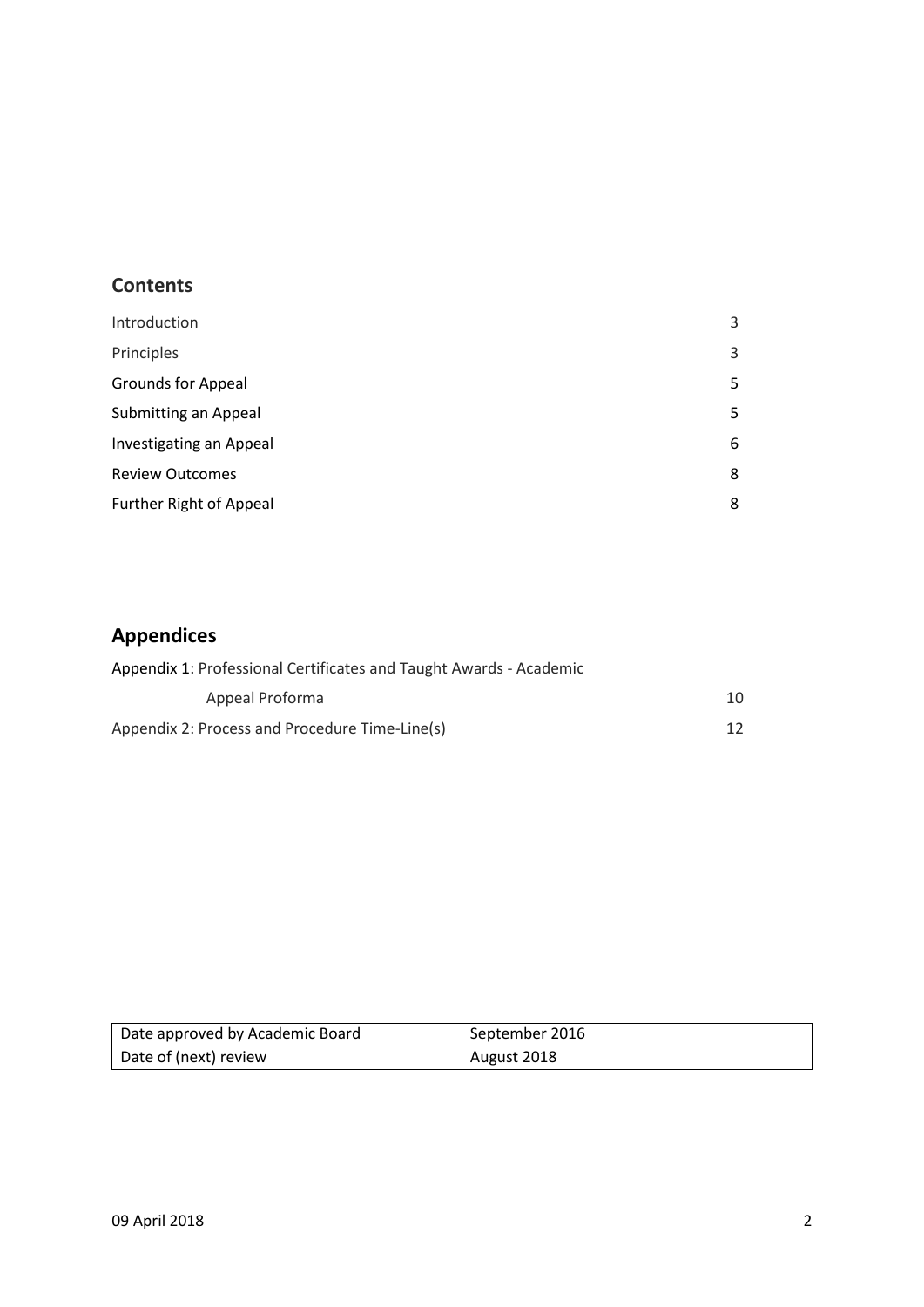## **1. INTRODUCTION**

- 1.1 The arrangements governing academic appeals at The University of Gibraltar are informed by the expectations of the UK QAA Quality Code for Higher Education, in particular chapter B9 *Academic Appeals and Student Complaints*<sup>1</sup> *.* This documentation has also been scoped with reference to a number of UK Higher Education Institutions<sup>2</sup>.
- 1.2 This document describes the arrangements for appeal on non-credit bearing professional certificates and taught awards (i.e., undergraduate degrees and taught masters).
- 1.3 These procedures cover appeals against decisions made by the Examinations Board and include appeals in relation to examination results or other assessment outcomes such as academic continuation and progression.
- 1.4 Appeals may be made by anyone who is, or was, enrolled as a student of the University and, in accordance with the QAA expectations, appeals may be made by individual students or, where appropriate, collectively by groups of students represented by a lead appellant.
- 1.5 Enrolled students includes those who are on placement, engaged in work-based learning, or on an approved leave of absence.
- 1.6 All students, including those who have left/graduated from the University, have a right of appeal within 20 working days of results publication<sup>3</sup>.
- 1.7 Academic appeals are managed through the office of the Director of Academic Programmes and Research and by the Assessment and Appeals Committee. The Assessment and Appeals Committee is a sub-committee of Academic Board and has the power to investigate and adjudicate on appeals.

## **2. PRINCIPLES**

- 2.1 The processes described here are underpinned by the principles of objectivity and respect and are intended to safeguard, as far as possible, the interests and well-being of students making an appeal and the staff who may be named or otherwise involved.
- 2.1.1 Wherever possible all appeals will be resolved locally at the earliest opportunity.
- 2.1.2 Appeals will only be considered where they are made directly by the student concerned, or the authorised student representative of a group of students. Appeals made by third parties on behalf of a student/students will not be considered.

 $\overline{\phantom{a}}$ 

<sup>1</sup> <http://www.qaa.ac.uk/assuring-standards-and-quality/the-quality-code/quality-code-part-b>

<sup>&</sup>lt;sup>2</sup> University of Bath, University of Bath Spa, University of Brighton, University of Cambridge, University of Gloucestershire, University of Kingston, University of London/UCL, University of Warwick

<sup>&</sup>lt;sup>3</sup> Results publication is the date on which unratified results are formally made available by the University to the students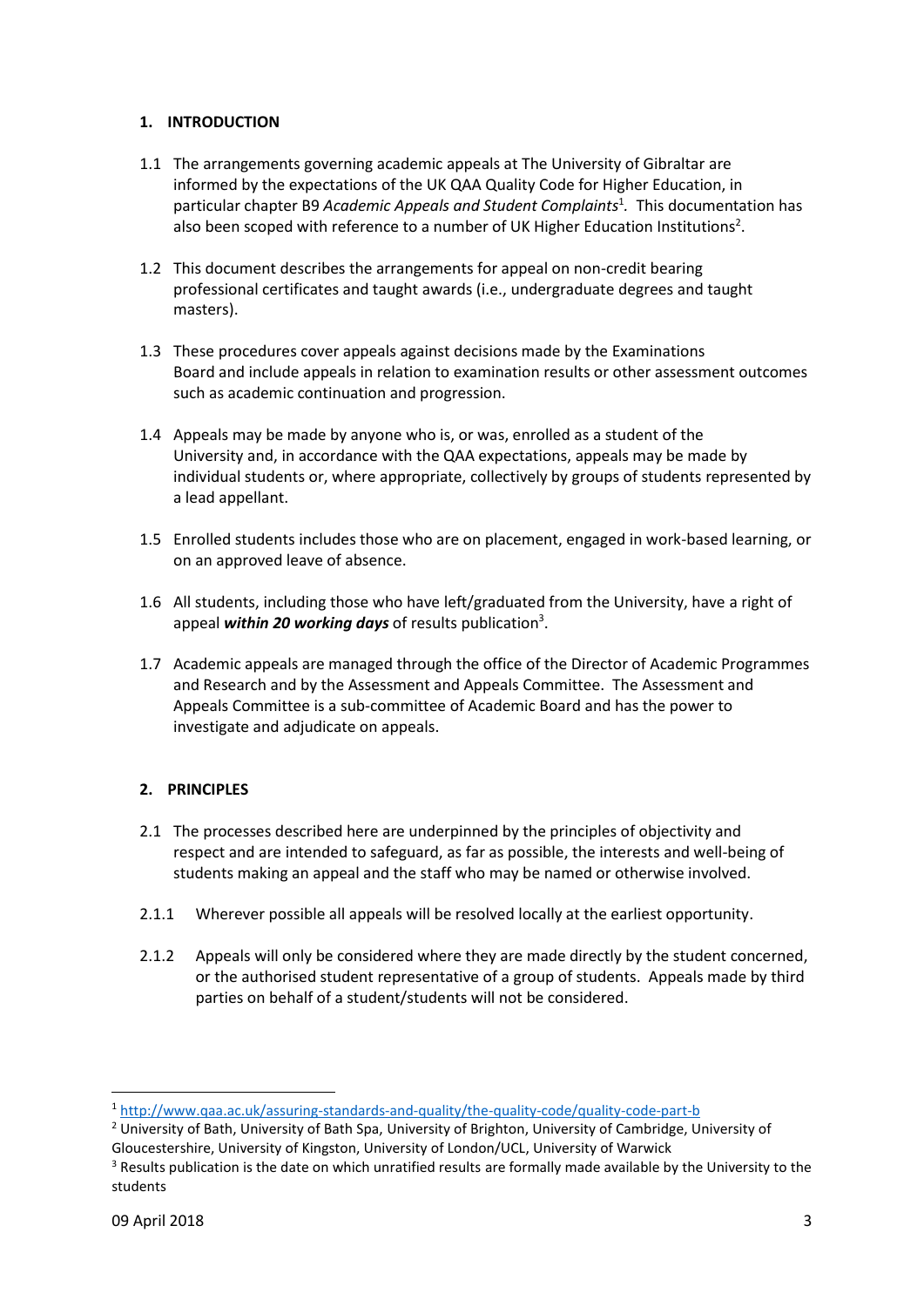- 2.1.3 Appeals will be dealt with confidentially by all parties involved, except where it is necessary to disclose information to conduct a fair investigation and/or where a breach of confidentiality is deemed necessary to meet professional body expectations concerning safeguarding vulnerable individuals (e.g., this might arise on Counselling, Education, Health and Social Care/Work courses). Where it emerges that confidentiality has been breached unnecessarily disciplinary action and/or sanction may follow.
- 2.1.4 All parties involved in an appeal are required to act reasonably and fairly towards each other and to respect the University's procedures.
- 2.1.5 All appeals will be dealt with promptly, and any time-critical factors set out in the Academic Appeal form will be taken into account.
- 2.1.6 Time limits should be met by all parties and may only be extended by the relevant decision-maker where it is necessary to do so to ensure a fair outcome.
- 2.1.7 No one investigating an appeal should have any conflict of interest in the matter. Where conflicts of interest are apparent or arise the office of the Director of Academic Programmes and Research will appoint substitute reviewers.
- 2.1.8 Anyone involved in an appeal may be accompanied by or represented at any stage of the procedure by a member of the University community (eg: another enrolled student or a member of staff<sup>4</sup>).
- 2.1.9 Neither party in an appeal the University or the appellant shall have recourse to legal representation.
- 2.1.10 Neither party will digitally record the proceedings of an Academic Appeals Review Panel.
- 2.1.11 The University will not process appeals about matters which have already been, or are currently under consideration by a court or tribunal.
- 2.1.12 The University will not process appeals that are deemed to be malicious, frivolous or vexatious in that they are obsessive, harassing or repetitive, abusive in tone or language, insistent on pursuing unrealistic or unreasonable outcomes, designed to cause disruption or annoyance, or demanding disproportionate redress. The University reserves the right to terminate the appeals process at any time where an appeal is judged malicious, frivolous or vexatious.
- 2.1.13 Where an appeal is deemed to be malicious, frivolous or vexatious in that it is obsessive, harassing or repetitive, abusive in tone or language, insistent on pursuing unrealistic or unreasonable outcomes, designed to cause disruption or annoyance, or demanding disproportionate redress the appellant may be subject to disciplinary action and/or sanction.
- 2.1.14 The process and outcome of the appeals procedure should not have a more general detrimental effect on the student's experience at the University, and students are entitled to continue to pursue their studies whilst the appeal is under investigation.

**.** 

<sup>4</sup> For example, preferably the student welfare officer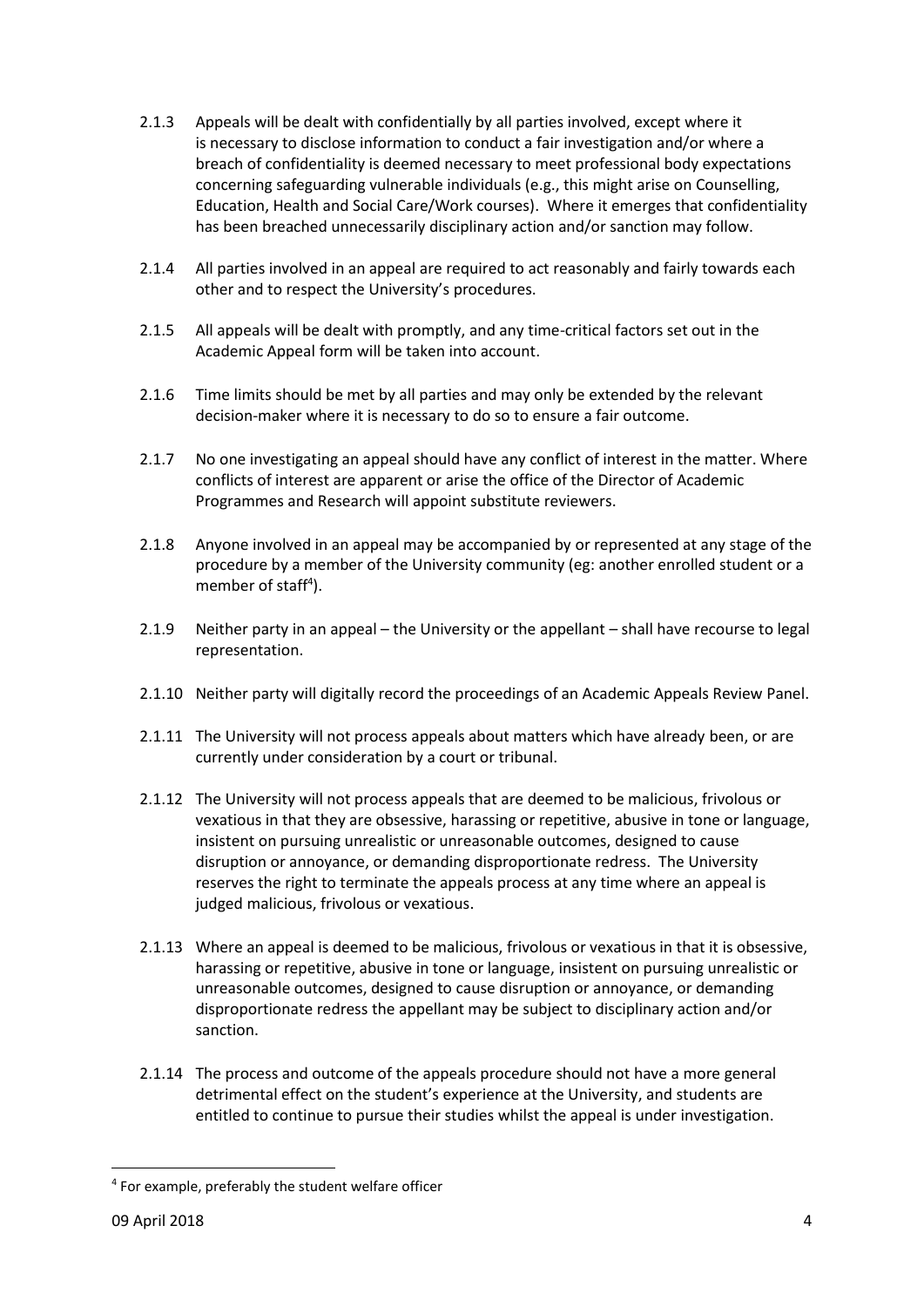2.2 Once the appeals process is concluded the University will issue a Completion of Appeal Procedure letter<sup>5</sup>.

# **3. GROUNDS for APPEAL**

- 3.1 An appeal can only be made on the following grounds, where there is evidence that:
	- there has been a significant procedural irregularity in the assessment process (eg: it has not be conducted in accordance with the regulations of the programme);
	- the Examinations Board was not aware of a significant factor relating to the assessment of one or more students (e.g., where for understandable reasons mitigating circumstances could not be presented to the Board when it made its original decision); there has been a material and significant procedural error.
- 3.2 There is no right of appeal:
	- against academic judgement;
	- against marginal failure to attain a higher class of degree and/or taught award;
	- on the basis of retrospective submission of mitigating circumstances which could have reasonably been expected to be presented to the Examinations Board before they made a decision;
	- where the matter has already been considered and rejected unless additional evidence in support of the appeal is provided and there is a valid reason (supported by evidence) why additional evidence was not submitted originally.
- 3.3 Where an appeal is deemed to be inadmissible, as detailed above, the student will be sent a formal letter advising the same.
- 3.4 It is recognised that students may raise multiple issues which do not fall neatly into the category of academic appeal and that may be better investigated as a complaint<sup>6</sup>. Where this is the case the Registrar and the Chair of the Assessment and Appeals Committee (or nominee) will determine whether an academic appeal or student complaint should be reclassified (at whatever stage of the process has been reached). The appellant/complainant will be consulted and advised as the appropriate procedure is progressed.

# **4. SUBMITTING an APPEAL**

4.1 Before making a formal appeal, students are asked to explore their concerns with either the relevant module tutor, the Programme Coordinator and/or the Director of Academic Programmes and Research (taught awards) or the Director of Professional Development and Commercial services (professional certificates).

 $\overline{\phantom{a}}$ 

<sup>5</sup> This is in accordance with best practice as promoted by the UK Office of the Independent Adjudicator <http://www.oiahe.org.uk/providers-and-good-practice/completion-of-procedures-letter.aspx>

<sup>&</sup>lt;sup>6</sup> The UK Office of the Independent Adjudicator defines a complaint as "an expression of dissatisfaction by one or more students about a university's action or lack of action, or about the standard of service provided by or on behalf of the university." OIA *The Good Practice Framework for Handling Complaints and Academic Appeals* [http://oiahe.org.uk/media/96361/oia-good-practice-framework.pdf\)](http://oiahe.org.uk/media/96361/oia-good-practice-framework.pdf). Please see the accompanying Complaints Procedures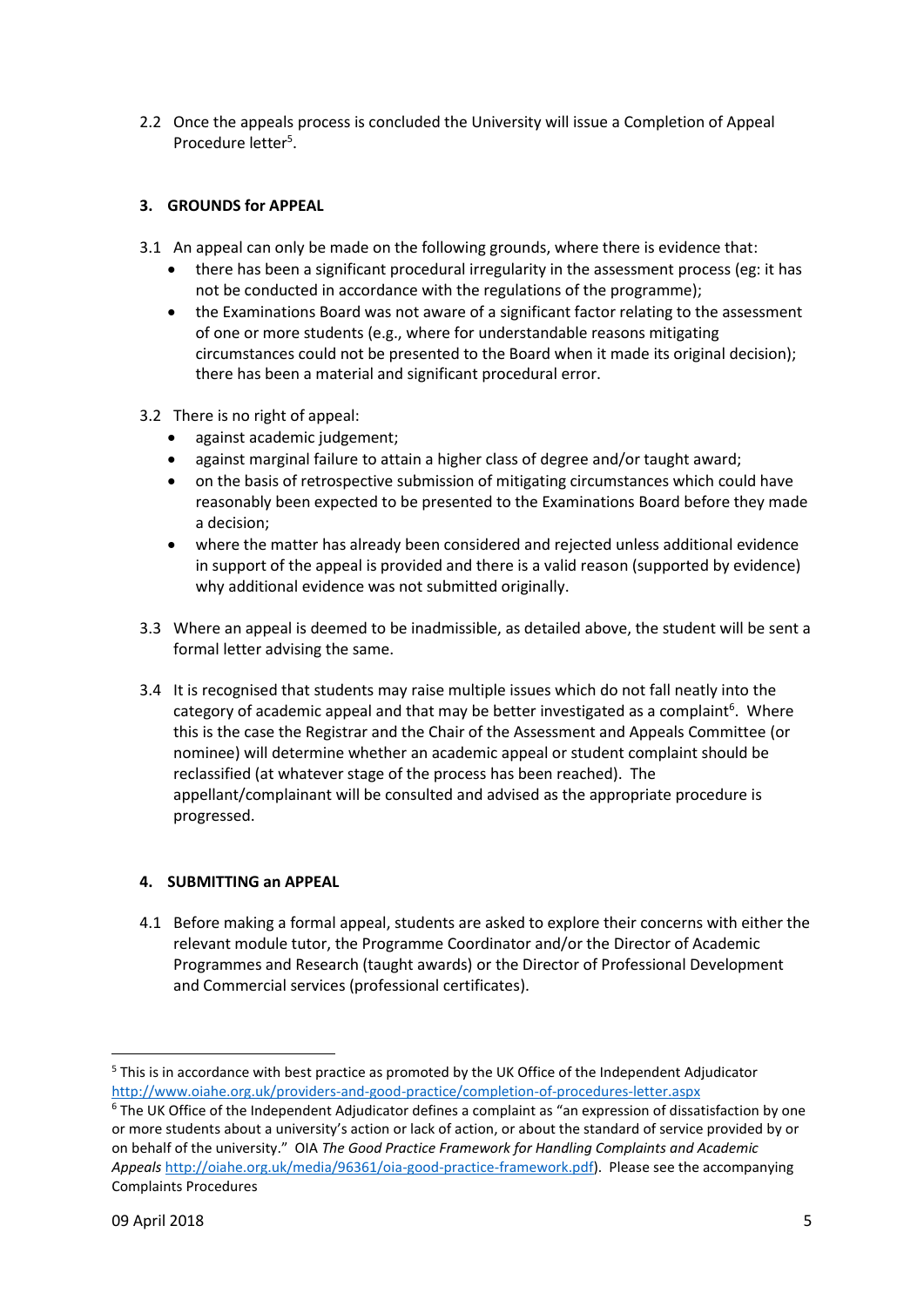- 4.2 Where the matter raised by the student cannot be informally resolved at a local level the student can submit an Academic Appeal Form (Appendix 1). This should be submitted to the Registrar<sup>7</sup> *within 20 working days* of the date of notification of the decision against which the candidate wishes to appeal.
- 4.3 Only in very exceptional circumstances will the Chair of the Assessment and Appeals Committee, or their nominee, agree to an extension on the time limit in which to make an appeal.<sup>8</sup>
- 4.4 The appeal must state the grounds on which the candidate wishes to make an appeal and include all relevant evidence pertaining to the appeal, including a statement as to why the issue(s) of concern could not be resolved satisfactorily at a local level.
- 4.5 Appeals on the grounds of illness must be accompanied by supporting documented medical evidence (i.e., medical certificates), and an explanation of the reasons why the evidence was not originally presented at the time of assessment.
- 4.6 Appeals on the grounds of procedural error must be accompanied by documentary evidence that is appropriate to support the appeal.
- 4.7 The Chair of the Assessment and Appeals Committee, or nominee, has the right to call for additional written evidence from the candidate and/or University of Gibraltar staff and to include any such additional evidence thought conducive to a better informed judgement.

## **5. INVESTIGATING an APPEAL**

- 5.1 The Chair of the Assessment and Appeals Committee (or nominee) will acknowledge the formal notice of appeal normally *within 5 working days* of receipt.
- 5.2 The Chair of the Assessment and Appeals Committee (or nominee) will investigate all appeals and may consult with others as appropriate to the case.
- 5.3 Students submitting invalid appeals will be written to explaining why their appeal was not considered by the Academic Appeals Review Panel. Appeals will be dismissed as invalid where, for example:
	- the criteria for grounds for an academic appeal are not satisfied;
	- there is no evidence provided to support the appeal, or that such evidence is either not accurate or not timely;
	- there is no reason provided nor evidence submitted as to why the circumstances cited in the appeal were not raised originally.
- 5.4 Where the Chair, or nominee, determines that the appeal is valid the student will be advised of the same and they will be invited to attend an Academic Appeals Review Panel where the appeal will be reviewed.

 $\overline{\phantom{a}}$ 

 $7$  The Registrar will administer all of the paperwork on behalf of the Chair of the Assessment and Appeals Committee

 $8$  Exceptional circumstances may arise where the appellant has  $-$  for example - an ongoing illness/debilitating condition/personal domestic circumstances (victim of abusive violent crime, deathbed responsibilities) that precludes them making an appeal in a timely manner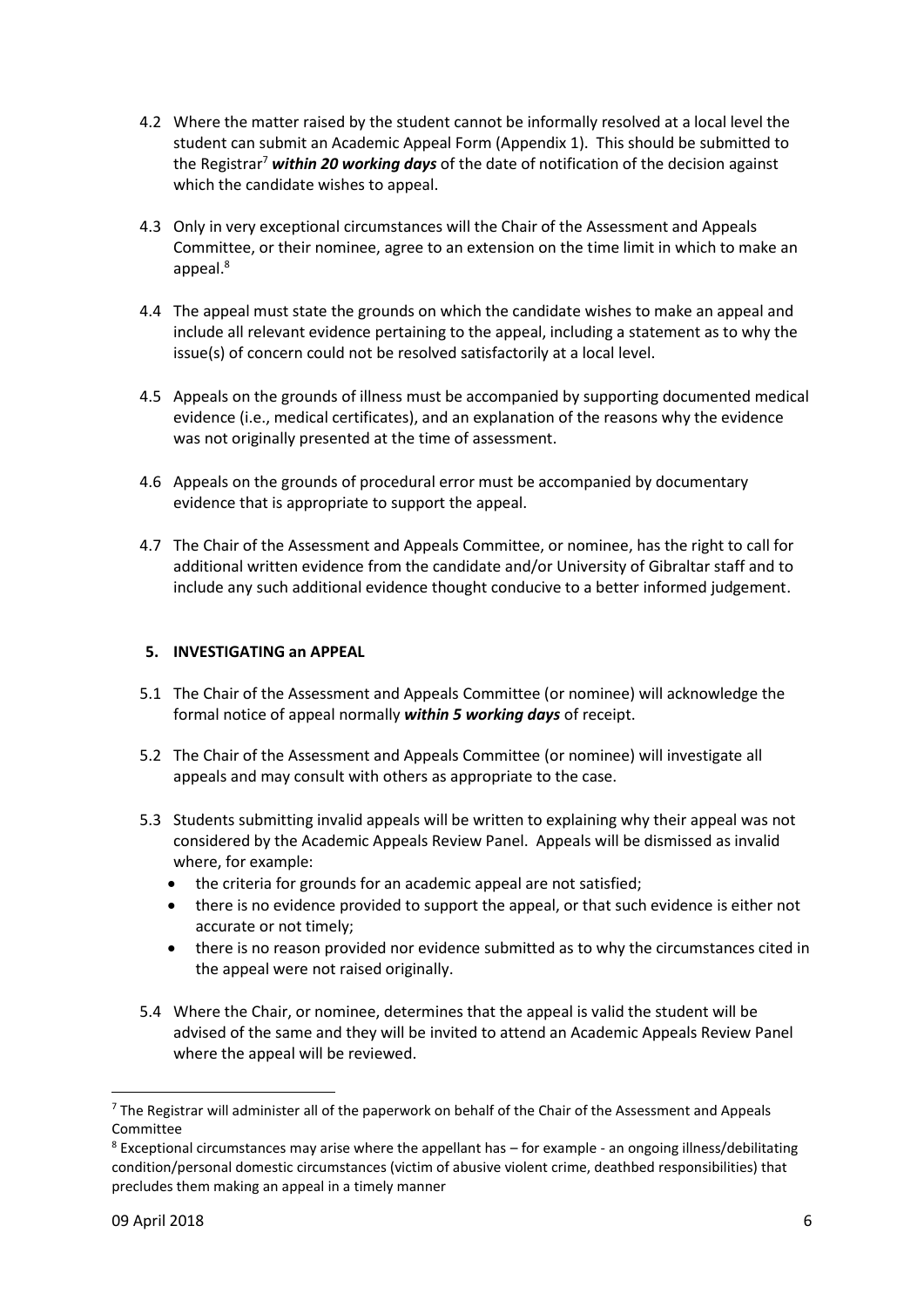- 5.5 An Academic Appeals Review Panel meets, normally *within 30 working days* of the date of receipt of the notice of appeal.
- 5.6 The membership of an Academic Appeals Review Panel will usually comprise:
	- a member of the Assessment and Appeals Committee acting as Chair of the Review Panel;
	- another member of the Assessment and Appeals Committee;
	- an academic member of the University (including from Associate Campuses) who is independent of the appellant.
- 5.7 The University of Gibraltar reserves the right to involve such other individuals as it thinks appropriate to the review of the case.
- 5.8 All members of the Academic Appeals Review Panel will be asked to declare any significant connection with the appeal, and where a conflict of interest arises a member(s) of the Panel may be asked to withdraw.
- 5.9 The Registrar will act as Review Secretary to advise participants of the time and place of the meeting, and to formally record and disseminate the findings of the Academic Appeals Review Panel.
- 5.10 If an appellant withdraws an appeal the Chair of the Assessment and Appeals Committee in consultation with the Chair of the Review Panel may decide to nonetheless pursue the investigation where it is thought appropriate and fair to do so.
- 5.11 An Academic Appeals Review Panel convenes to consider:
	- The candidate's written appeal and supporting evidence:
	- the oral submission of the appellant or a friend in support of the case;
	- evidence provided by the Director of Academic Programmes and Research or Professional Development, including the outcomes of the informal resolution meeting;
	- a written explanation from the Chair of the Examinations Board, or nominee, as to why the original assessment decision was taken.
- 5.12 The review concludes with a final statement by the appellant or a friend in support of the case, and a final statement by the respective Director.
- 5.13 All parties have the right to be present during the presentation of the case, and all have the right to ask questions during the course of the review, except that none has the right to question the final statements.
- 5.14 If the appellant does not appear at the hearing, the Review Panel may proceed to deal with the appeal, provided it is satisfied that the Review Secretary has properly notified the appellant of the hearing.
- 5.15 The time between completion of the review and formal written notification to the appellant of the Panel's decision is normally *within 10 working days*
- 5.16 The Registrar, acting as Review Secretary, will notify the outcome of the appeal to the Examinations Board, the appellant and any other relevant party in the University. If appropriate, the appellant is informed by means of a Completion of Appeal Procedure letter.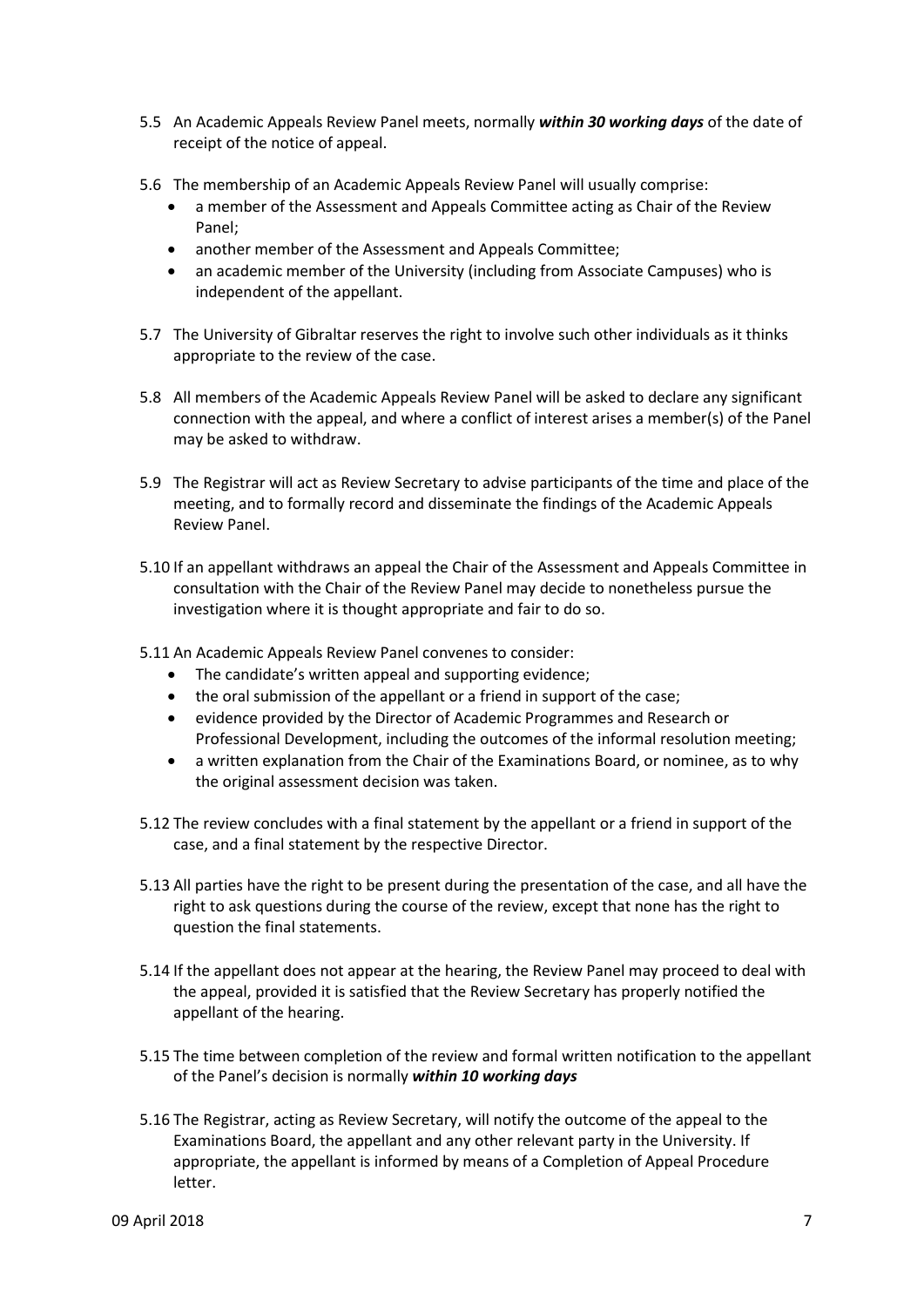#### **6. REVIEW OUTCOMES**

- 6.1 The Review Panel sits in private and decides whether or not the appeal can be upheld.
- 6.2 The Review Panel, having heard the appeal, may, if satisfied, take the following actions.
	- *In the case of procedural error or irregularity*  Advise the Chair of the Examinations Board to reconsider its decision pertaining to the student in the light of the findings of the Panel.
	- *In the case of illness or other factors* Advise the Chair of the Examinations Board to reconsider its decision pertaining to the student in the light of the findings of the Panel.
	- *In the case of no grounds or grounds of insufficient weight* Dismiss the appeal, if it is satisfied that the appellant has failed to establish the grounds of the appeal.
- 6.3 If the Chair of the Examinations (in consultation with colleagues) is not prepared to reconsider the original decision, a formal written statement with reasons for not doing so, must be submitted to the Chair of the Academic Appeals Review Panel for further consideration.
- 6.4 In the first instance, where there is a difference of opinion between the findings of the Review Panel and the Chair of the Examinations Board, the respective Chairs have the authority to consult together and, based on the available evidence, negotiate a reasonable resolution to the difference between their respective findings.
- 6.5 Where the Chairs of the Examinations Board and the Academic Appeals Review Panel cannot agree a course of action the Chair of the Assessment and Appeals Committee is called upon to consult and mediate a decision.

## **7. FURTHER RIGHT of APPEAL**

- 7.1 The only ground for appeal against a decision of an Academic Appeals Review Panel is that the appeals procedures set out in these procedures were not followed.
- 7.2 There are no grounds for appeal on the basis of the following:
	- new evidence not disclosed at the hearing;
	- disputing the academic judgement of the Review Panel;
	- disputing the competence of panel members.
- 7.3 An appellant may submit a further appeal to the Vice-Chancellor if either:
	- an appeal has not been upheld by an Academic Appeals Review Panel and there is evidence that the procedures for considering the appeal were not followed; OR
	- an appeal has been upheld by an Academic Appeals Review Panel and referred to the Chair of the Examinations Board for reconsideration but the original decision has not been modified.
- 7.4 Any further appeal must be submitted by the appellant to the Vice-Chancellor for receipt *within 10 working days* of notification of the Committee's decision.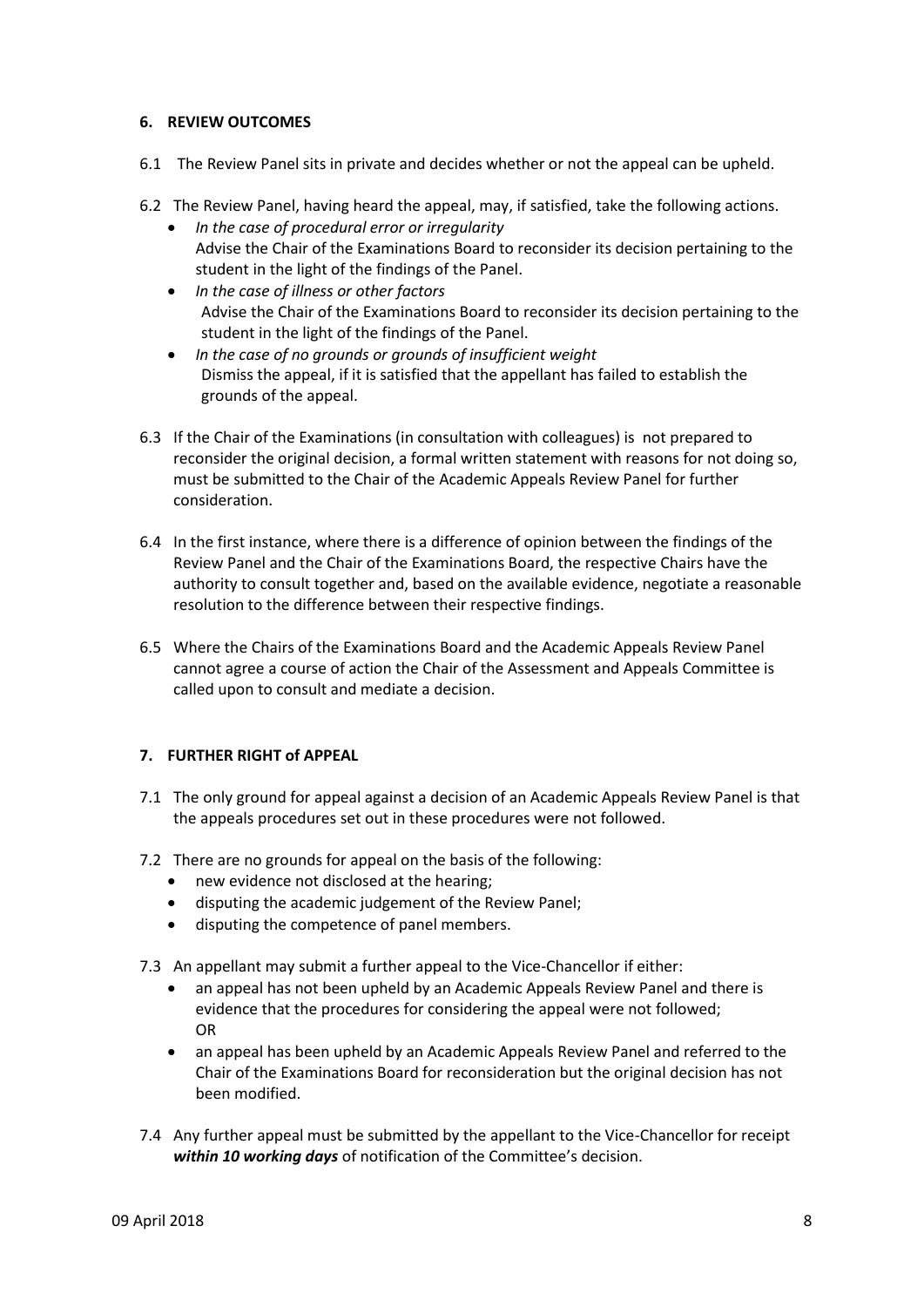- 7.5 The further appeal must specify in writing *precisely* what aspect(s) of the procedure was not followed.
- 7.6 The Vice-Chancellor may convene an *ad hoc* panel (including, where appropriate, a member of Board of Governors) none of whom will have previously been involved with the particular case.
- 7.7 The *ad hoc* panel will constrain themselves purely to establishing whether the appellant's claims regarding a procedural error can be upheld or not. Where there is no ground for a procedural claim the Vice-Chancellor's decision, as advised by the panel, will be final.
- 7.8 If the appellant's claim is dismissed, the Vice Chancellor informs the Registrar who issues and sends to the appellant a Completion of Appeals Procedure letter.
- 7.9 If the appellant's claim is upheld, the Assessment and Appeals Committee will be required to reconvene an Academic Appeals Review Panel, constituted with a new membership and drawing on external members if necessary. This Panel then proceeds per Section 5.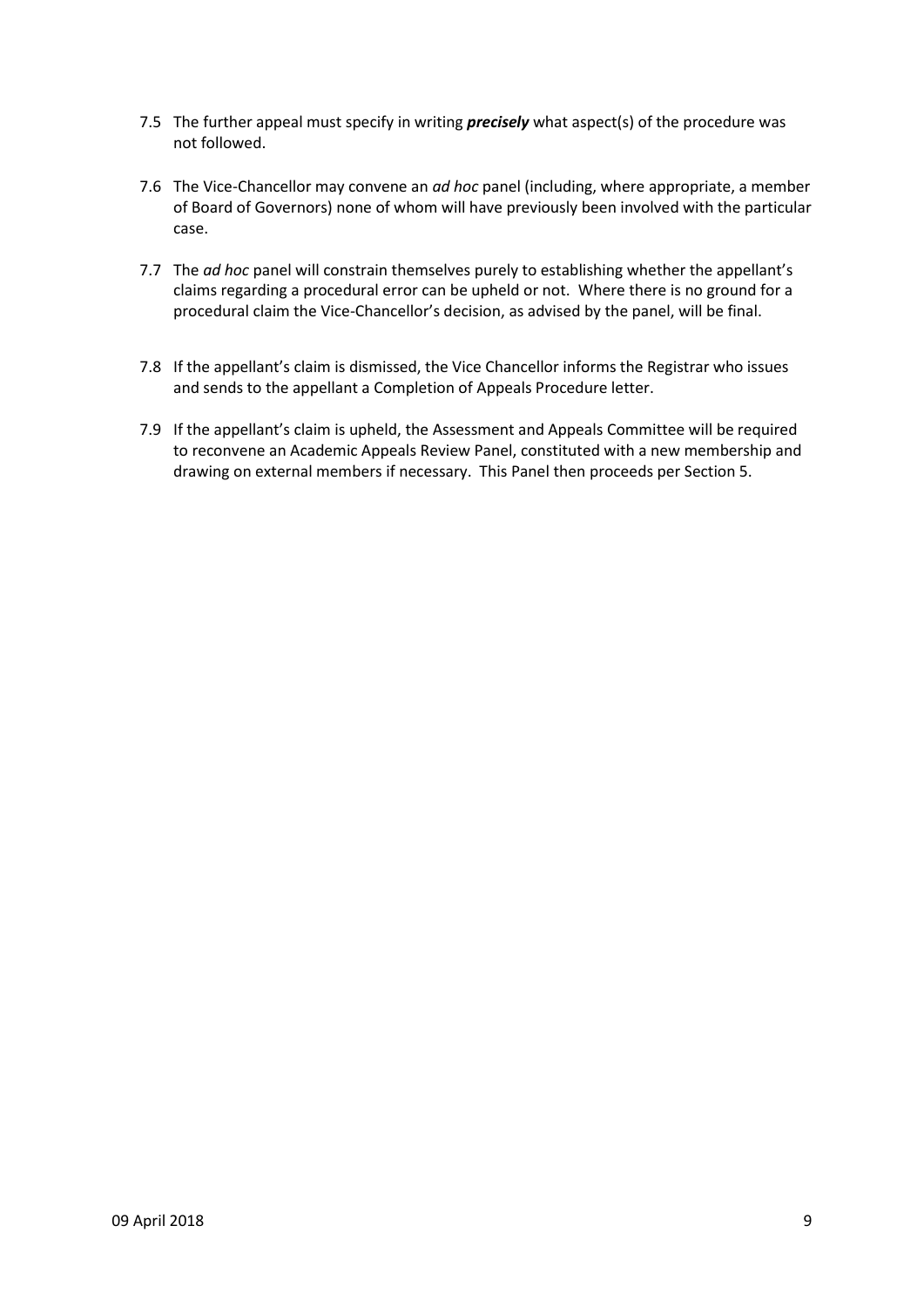# **Appendix 1 Academic Appeal Form – Professional Certificates and Taught Awards**



*Before completing this form, please read carefully the appeals procedures published by the University. If you are sure of your right to make an appeal, please complete this form, include relevant evidence, sign and return to the Academic Frameworks Lead.*

*Please include a copy of your results to which this appeal relates.*

| Name                                                                     |                                                                     |   |  |  |
|--------------------------------------------------------------------------|---------------------------------------------------------------------|---|--|--|
| <b>Student Number</b>                                                    |                                                                     |   |  |  |
| <b>University Email</b>                                                  |                                                                     |   |  |  |
| <b>Address</b>                                                           |                                                                     |   |  |  |
| Telephone Contact Number(s)                                              |                                                                     |   |  |  |
|                                                                          |                                                                     |   |  |  |
| Programme of Study                                                       |                                                                     |   |  |  |
| Year of Study (1st, 2nd, 3rd)                                            |                                                                     |   |  |  |
| Institute/Faculty                                                        |                                                                     |   |  |  |
|                                                                          |                                                                     |   |  |  |
| Please indicate the grounds on which this appeal is submitted:           |                                                                     |   |  |  |
|                                                                          |                                                                     |   |  |  |
| ➤                                                                        | there has been a significant irregularity in the assessment process | п |  |  |
| the Examinations/Awards Board was not aware of a significant factor<br>➤ |                                                                     |   |  |  |
|                                                                          | relating to the assessment and mitigating circumstances could not   |   |  |  |
| be presented to the Board when it made its original decision             |                                                                     | п |  |  |
| there has been a material and significant procedural error<br>≻          |                                                                     | п |  |  |
|                                                                          |                                                                     |   |  |  |
|                                                                          |                                                                     |   |  |  |
| Module(s)/course assessment on which the appeal is based:                |                                                                     |   |  |  |
|                                                                          |                                                                     |   |  |  |
|                                                                          |                                                                     |   |  |  |
|                                                                          |                                                                     |   |  |  |
|                                                                          |                                                                     |   |  |  |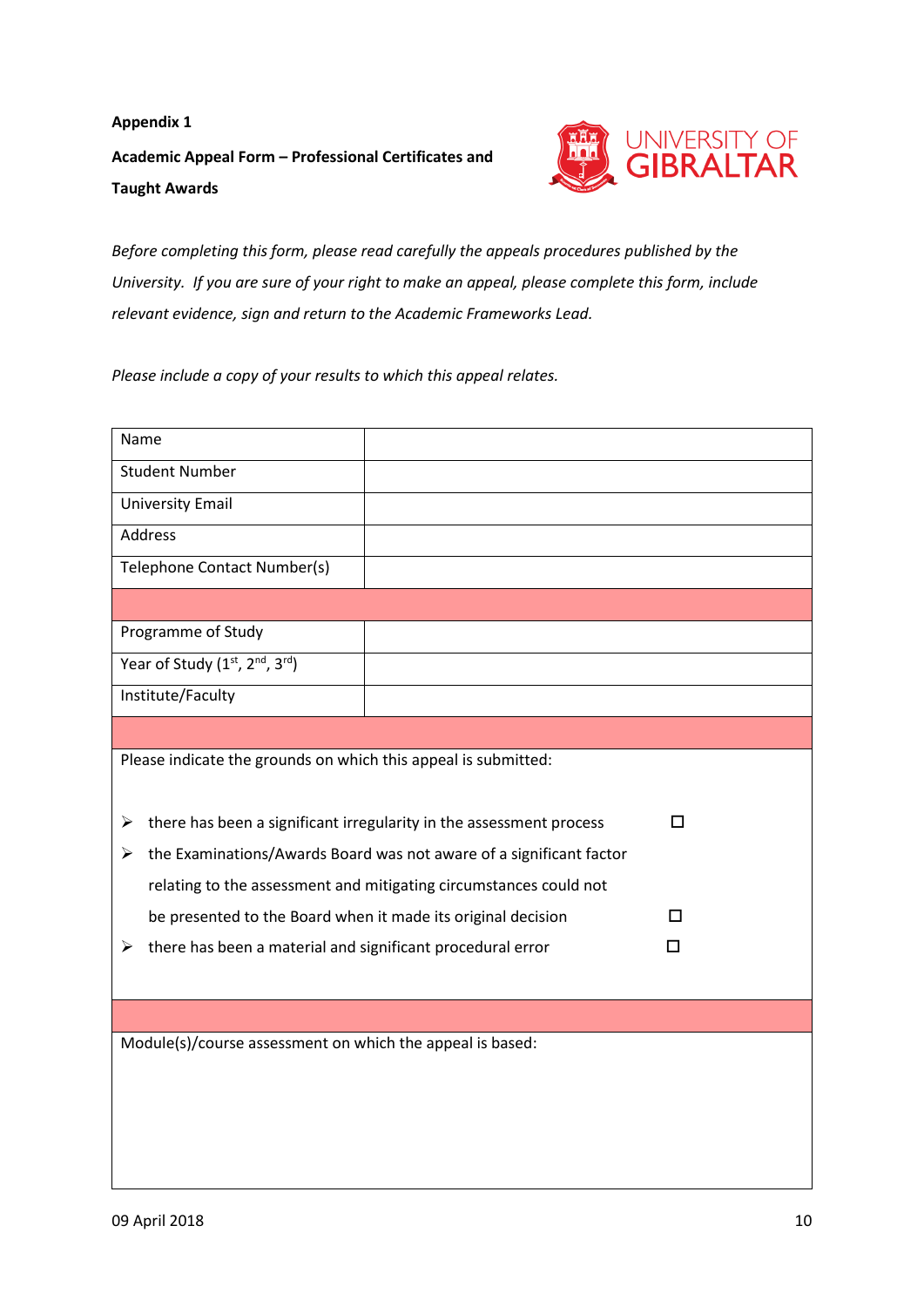*Please give details below of the circumstances of your appeal (ie: why you believe you have grounds for appeal, why you disagree with the assessment decision that has been made) and attach relevant supporting documents. You may continue on a separate sheet if necessary*

Proposed Resolution:

*Please indicate the remedy you are seeking as a resolution to your appeal*

I confirm that this submission is truthful and relevant to my appeal

Name:

Signature:

Date: